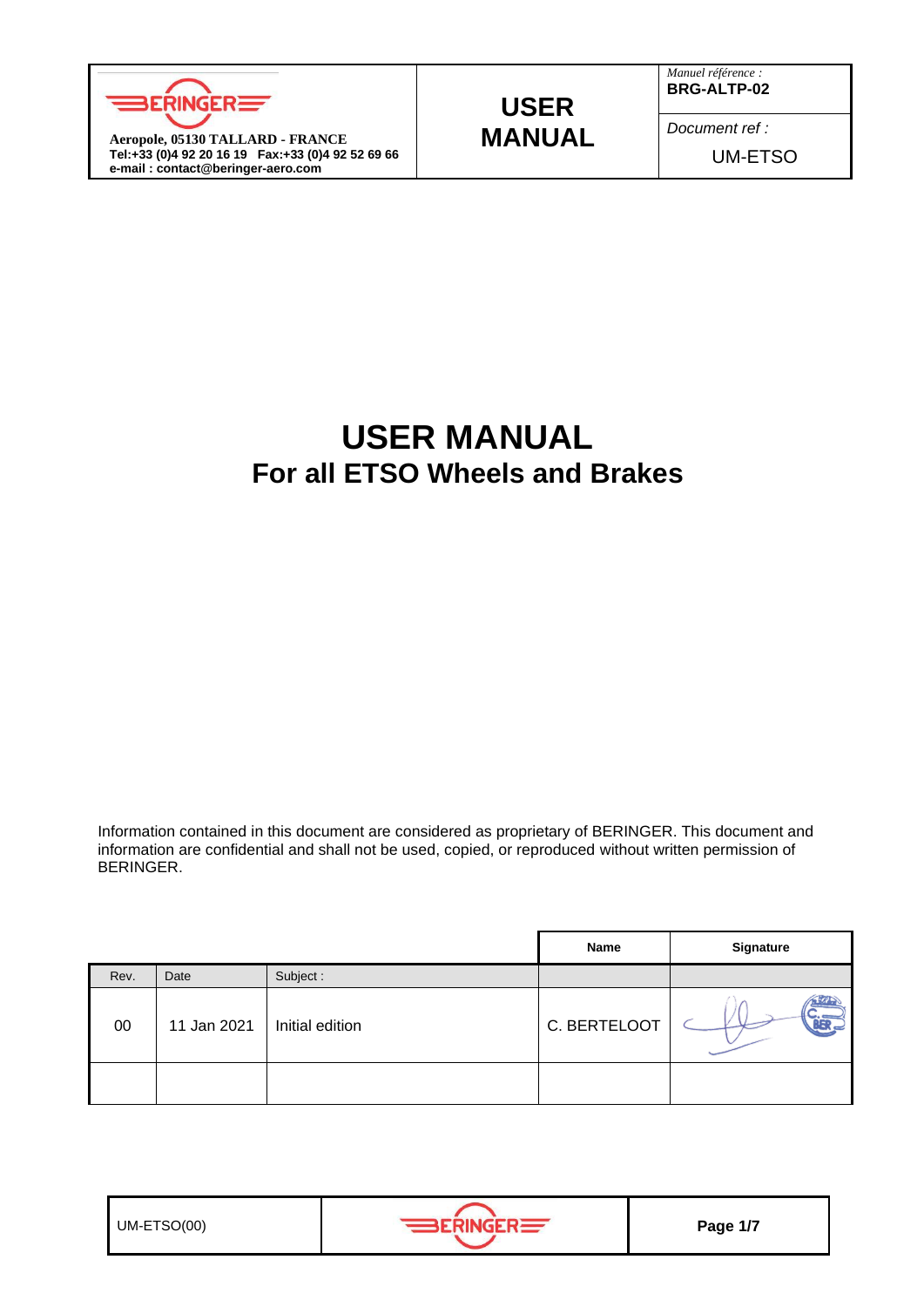

# **USER MANUAL**

*Manuel référence :* **BRG-ALTP-02**

*Document ref :*

UM-ETSO

## **1. GENERAL**

This document is designed to provide information regarding all BERINGER ETSO certified products.

All ETSO certified wheels and brakes have been designed and qualified under next certification standards:

- ETSO C26 (revision C or D)
- TSO C26d dated from 14, October 2004

The existence of TSO/ETSO approval of the article, does not automatically constitute the authority to install and use the article on an airplane. The conditions and tests required for TSO/ETSO approval of this article are minimum performance standards. It is the responsibility of those desiring to install this article either on or within a specific type or class of airplane to determine that the airplane operating conditions are within the capacity of the article demonstrated in accordance with the TSO/ETSO standards. The article may be installed only if further evaluation by the user/installer documents an acceptable installation, and the installation is approved by the administrator.

Additional requirements may be imposed based on airplane specifications, wheel and brake design, and quality control specifications.

In service maintenance, modifications and use of replacement components must be compliant to the performance standards of its TSO/ETSO, as well as any additional specific airplane requirements.

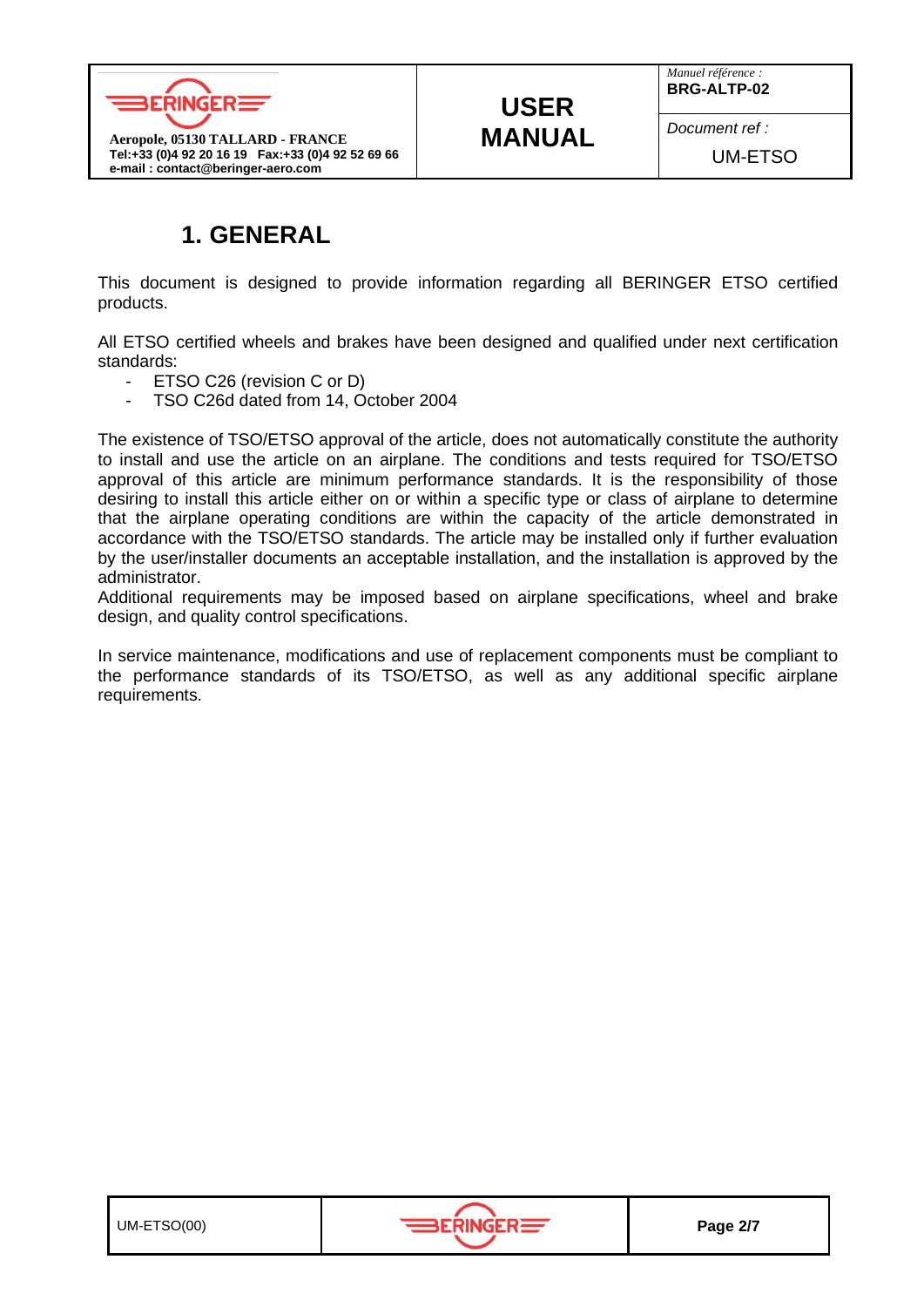



*Document ref :*

UM-ETSO

# **2. DESCRIPTION OF THE EQUIPMENT**

### **2.1 Illustrated Part Catalog (IPC)**

For detailed composition of wheel and brake assemblies, please refer to BERINGER Illustrated Part Catalogue (IPC) available on BERINGER Website.

**USER MANUAL**

- MM-01-001 Brake System Description and IPC
- MM-02-001 Wheels system description and IPC



BERINGER website: [www.beringer-aero.com/Support](http://www.beringer-aero.com/Support) Go to Support section.



**CAUTION**: Substitution of parts by other than originally certified parts may cause failure of brake system. BERINGER quality process assures that replacement parts are produced and controlled with the same quality level as originally certified.



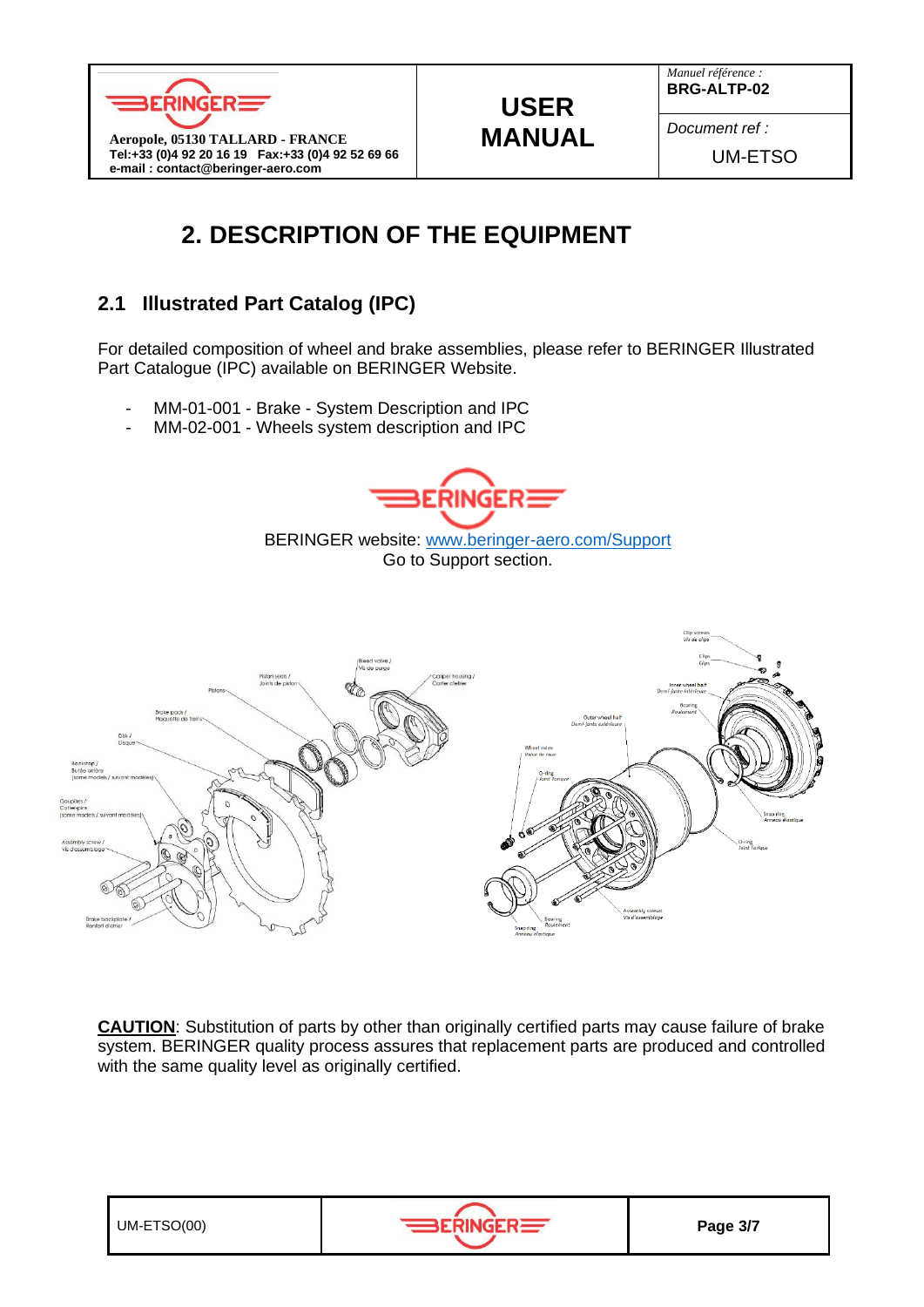

## **USER MANUAL**

*Manuel référence :* **BRG-ALTP-02**

*Document ref :*

UM-ETSO

### **2.2 Specifications for quick reference**

| <b>Wheel</b>             | <b>Type</b>     | <b>Tire Size</b>             | <b>Max. Inflation</b> |
|--------------------------|-----------------|------------------------------|-----------------------|
|                          |                 |                              | pressure              |
|                          | <b>Tubeless</b> | 15x6.00-6                    | <b>112 PSI</b>        |
|                          |                 | $6.00 - 6$                   | 55 PSI                |
| RA-005(-)*<br>RF-006(-)* |                 | $7.00 - 6$                   | <b>38 PSI</b>         |
|                          |                 | $8.00 - 6$                   | <b>35 PSI</b>         |
|                          |                 | $8.50 - 6$                   | <b>30 PSI</b>         |
| <b>RA-002</b>            | <b>Tubeless</b> | $5.00 - 5$                   | 90 PSI                |
| <b>RF-005</b>            |                 | 15x6.00-5                    | <b>80 PSI</b>         |
| <b>RA-008</b>            | <b>Tubeless</b> | 8.90-12.5                    | 30 PSI                |
| <b>RF-010</b>            | <b>Tubeless</b> | 18x5.5                       | <b>105 PSI</b>        |
|                          |                 | 15x6.00-6                    | <b>112 PSI</b>        |
| RA-013*                  |                 | $6.00 - 6$                   | <b>70 PSI</b>         |
| <b>RF-017*</b>           | <b>Tubeless</b> | 17.5x6.25-6                  | <b>70 PSI</b>         |
| RF-017.2*                |                 | $7.00 - 6$                   | <b>54 PSI</b>         |
|                          |                 | $8.00 - 6$                   | <b>35 PSI</b>         |
|                          |                 | $8.50 - 6$                   | 30 PSI                |
| <b>RA-014</b>            | <b>Tubeless</b> | $5.00 - 5$                   | <b>88 PSI</b>         |
| <b>RF-018</b>            |                 | 15x6.00-5                    | 80 PSI                |
|                          |                 | 15x6.00-6                    | 60 PSI                |
|                          |                 | $6.00 - 6$                   | 45 PSI                |
|                          | <b>Tubeless</b> | 17.5x6.25-6                  | 45 PSI                |
|                          |                 | $7.00 - 6$                   | <b>38 PSI</b>         |
|                          |                 | $8.00 - 6$                   | <b>34 PSI</b>         |
| RF-015.1*                |                 | $8.50 - 6$                   | <b>25 PSI</b>         |
| RF-015.2*                |                 | 26x10.5-6"                   | <b>25 PSI</b>         |
| RA-016*                  |                 | 26x12-6"                     | <b>20 PSI</b>         |
| RA-016.1*                |                 | <b>Bushwheel</b>             |                       |
|                          |                 | 31x13-6" Airstreak           | <b>12 PSI</b>         |
|                          |                 | 29x13-6"<br><b>Bushwheel</b> | <b>20 PSI</b>         |
|                          |                 | 29x13-6" Airstreak           | 12 PSI                |
|                          |                 | 31x13-6"                     | <b>20 PSI</b>         |
|                          | <b>Tubeless</b> | $8.5x10 - 8$ ply             | 55 Psi / 3.8 bar      |
|                          |                 | $8.5x10 - 10$ ply            | 70 Psi / 4.8 bar      |
| <b>RF-024*</b>           |                 | 29x11-10                     | 21 Psi / 1.4 bar      |
|                          |                 | 31x11-10                     | 21 Psi / 1.4 bar      |
|                          |                 | 35x15x10                     | 6 Psi / 0.4 bar       |
|                          | <b>Tubeless</b> | 11x4.00-5"                   | <b>159 PSI</b>        |
| RA-015*                  |                 | $5.00 - 5"$                  | <b>88 PSI</b>         |

 *\*Not suitable for amphibious aircraft*

**Note:** For ETSO used for STC application, refer to the BERINGER installation manual (ICA-STC-xxx) for max tire pressure value.

The tire inflation pressure has an influence on the strength of the wheel. The bottoming of tire must not appear otherwise the wheel may be damaged (bottoming is when the tire is fully deformed, like a flat tire).

UM-ETSO(00) **Page 4/7**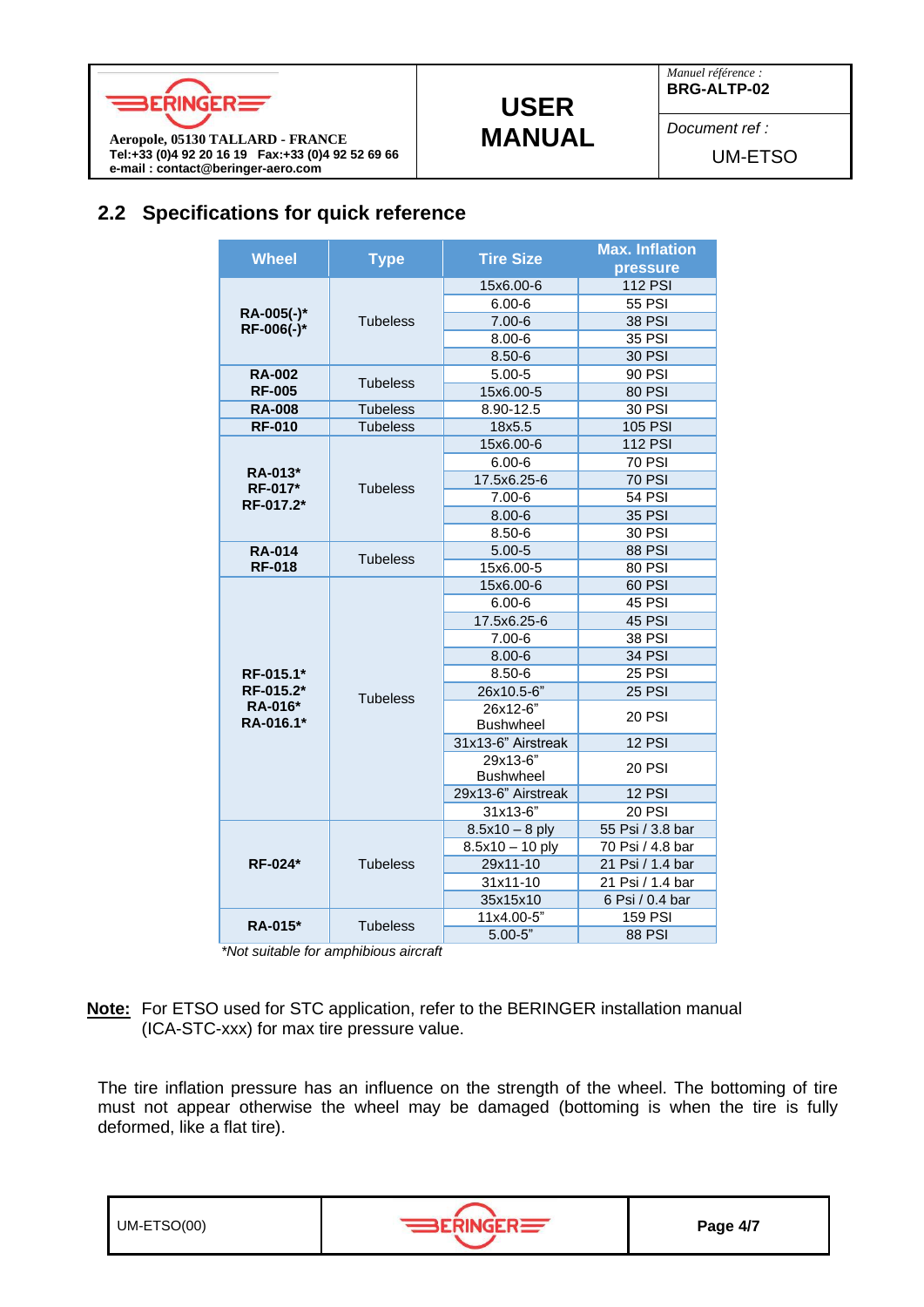

# **USER MANUAL**

*Manuel référence :* **BRG-ALTP-02**

*Document ref :*

UM-ETSO

The minimum and maximum inflation pressure must be respected. Each tire has a maximum inflation pressure that must not be exceeded.

Please make sure that the tire and rim loads are in conformity with aircraft load ratings.

#### **Hydraulic fluid:**

Fire resistant brake fluid is recommended like MIL-PRF-87257 or equivalent. MIL-H-5606 fluid is not recommended because it is highly flammable and less resistant to high temperatures. Maximum parking pressure can be applied without interruption for 48h maximum.

#### **2.3 Servicing and Maintenance instructions**

All instructions for servicing and maintenance work on certified products are available on BERINGER Website.

Refer to the maintenance guide **SM-00** and to the following manuals:

| <b>Servicing Manual</b><br><b>Reference</b> | <b>Product Type</b>   | <b>Product</b><br><b>Reference</b> |
|---------------------------------------------|-----------------------|------------------------------------|
| <b>SM-01</b>                                | <b>Brake Assembly</b> | EA-xxx                             |
| <b>SM-02</b>                                | Nose/Tail wheel       | RA-xxx                             |
| <b>SM-02</b>                                | Main wheel            | RF-xxx                             |

#### **All documents are available on:**

 $RINGER \equiv$ Б

BERINGER website: [www.beringer-aero.com/Support](http://www.beringer-aero.com/Support) Go to Support section.

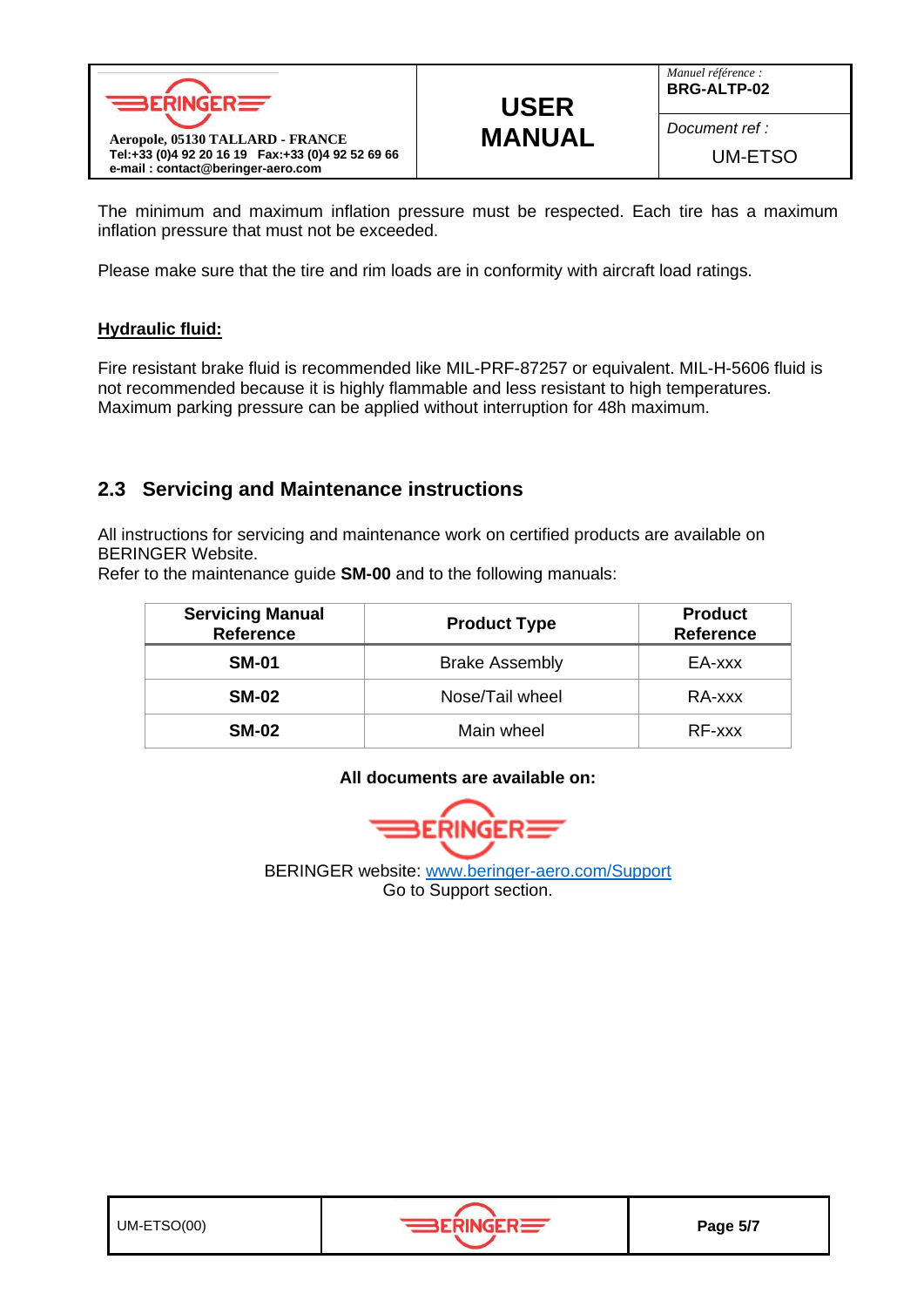

# **USER MANUAL**

*Manuel référence :* **BRG-ALTP-02**

*Document ref :*

UM-ETSO

#### **2.4 Marking**